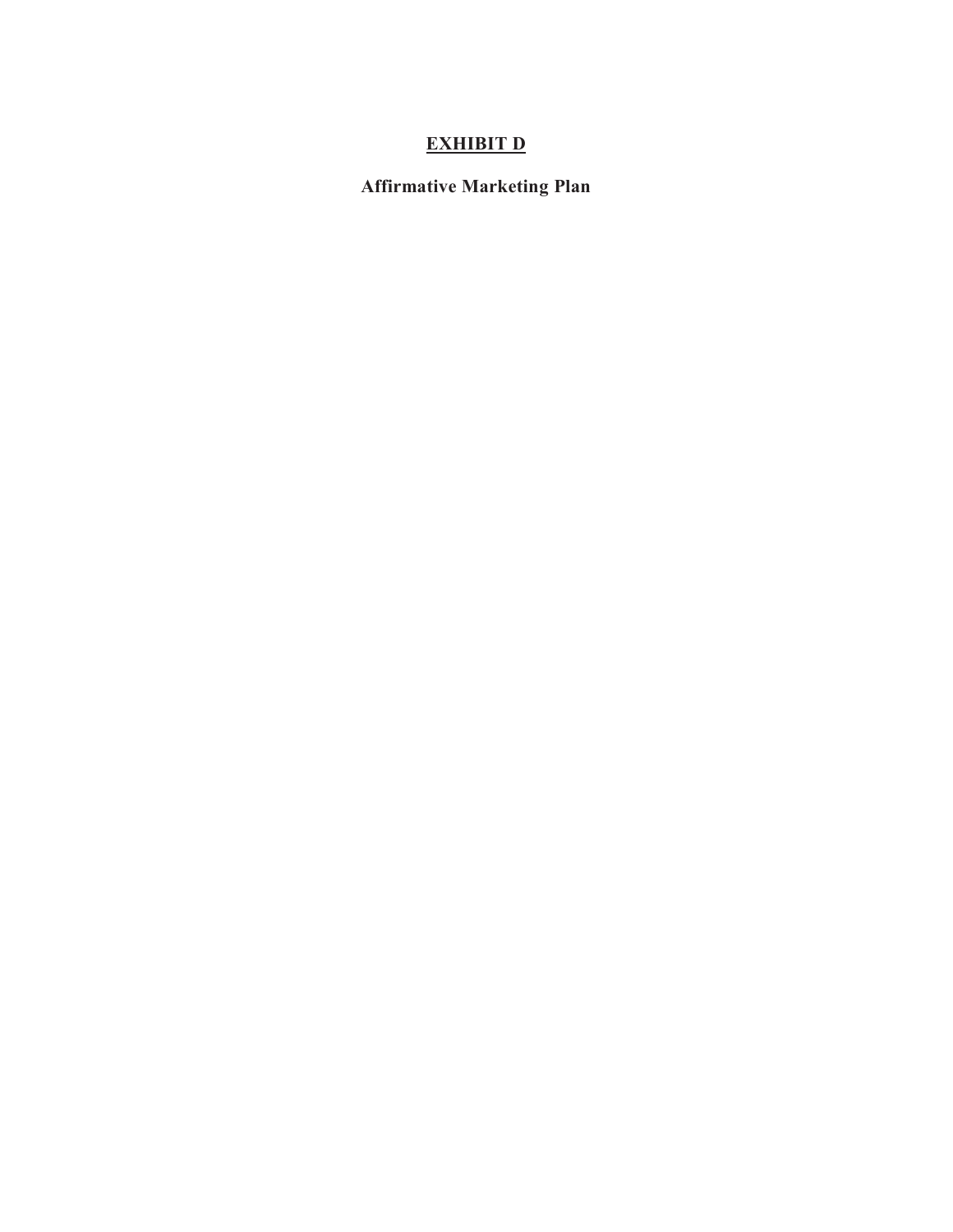

## **AFFIRMATIVE FAIR HOUSING MARKETING PLAN**

## **THE CORNERSTONE WESTBURY**

December, 2021

| <b>Project Name/Location:</b> | The Cornerstone Westbury                                                                                                                                                                                                             |
|-------------------------------|--------------------------------------------------------------------------------------------------------------------------------------------------------------------------------------------------------------------------------------|
|                               | 461 Railroad Avenue                                                                                                                                                                                                                  |
|                               | Westbury, New York                                                                                                                                                                                                                   |
| <b>Project Developer:</b>     | The Cornerstone Westbury LLC                                                                                                                                                                                                         |
|                               | 141 Merritts Road                                                                                                                                                                                                                    |
|                               | Farmingdale, New York 11735                                                                                                                                                                                                          |
| <b>Project Type:</b>          | Redevelopment of existing site                                                                                                                                                                                                       |
| <b>Housing Type:</b>          | Mixed Income Multi-Family Rentals                                                                                                                                                                                                    |
| Total # of units:             | 72                                                                                                                                                                                                                                   |
| Total # of market rate units: | 62                                                                                                                                                                                                                                   |
| Total # of affordable units:  | 10                                                                                                                                                                                                                                   |
| <b>Target Income:</b>         | 6 units @ or below 80% of the HUD Nassau/Suffolk Area Median Income<br>4 units @ or below 60% of the HUD Nassau/Suffolk Area Median Income                                                                                           |
| Total # of adaptable units:   | All units are constructed to be adaptable                                                                                                                                                                                            |
| <b>Preferences:</b>           | There is a 100% preference for veterans of the U.S. Military who have<br>been honorably discharged. There are no other preferences. The project<br>is not "housing for older persons"                                                |
| <b>Project Manager:</b>       | Anthony Bartone                                                                                                                                                                                                                      |
| <b>Marketing Timeline:</b>    | The estimated date of occupancy is 3 <sup>rd</sup> quarter 2023. Affirmative fair<br>housing marketing will commence at least 90 days prior to estimated<br>occupancy. The application period will remain open for at least 30 days. |
| <b>Marketing Agent</b>        | The Long Island Housing Partnership will conduct the affirmative fair<br>housing marketing for the affordable units, conduct the initial income<br>eligibility for lease-up, and manage the waitlist for the affordable units        |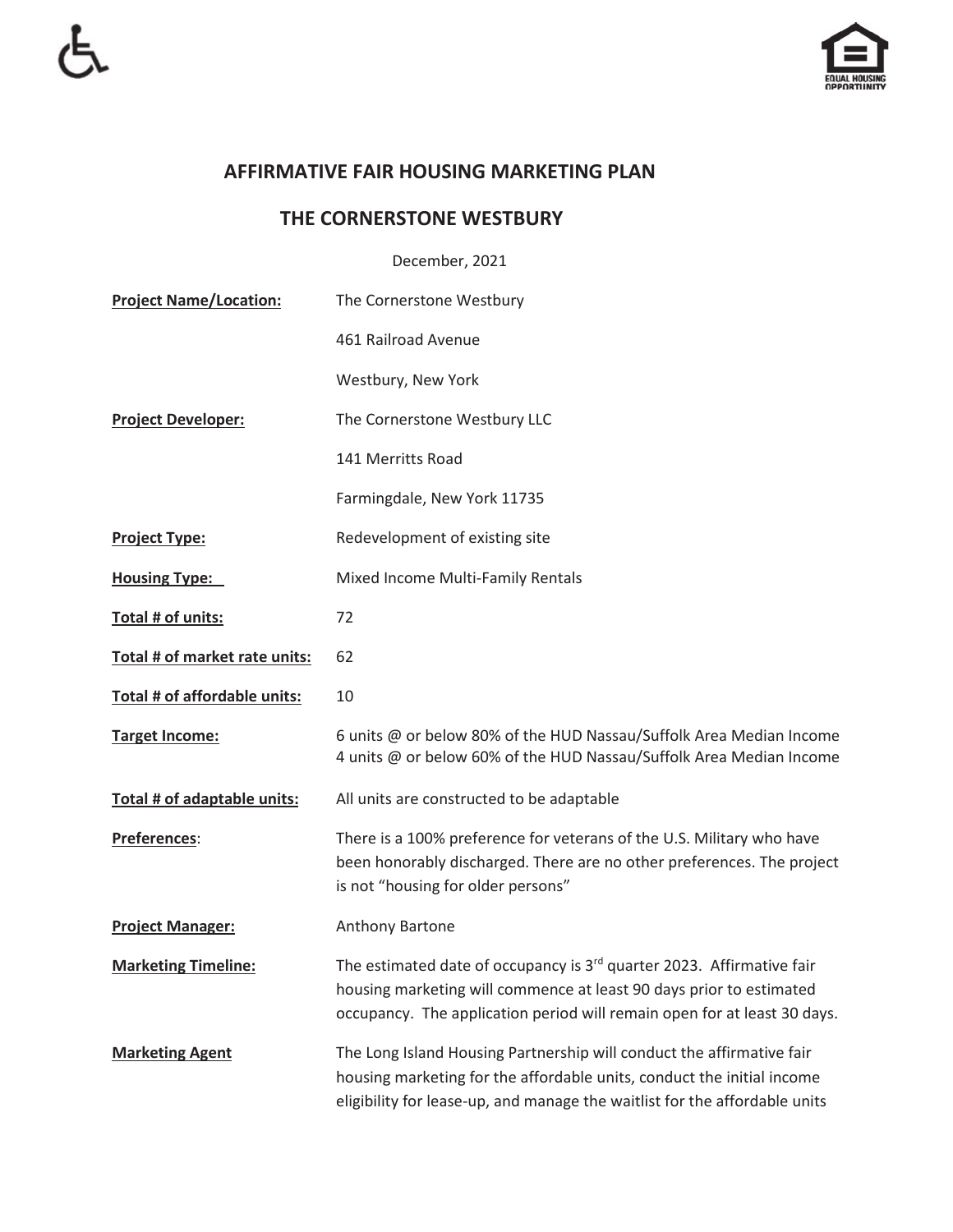

### **Marketing Area**

| Census Track of Project:           | 3041.00                                                                                                                                                                                                                                                                                                                                                              |
|------------------------------------|----------------------------------------------------------------------------------------------------------------------------------------------------------------------------------------------------------------------------------------------------------------------------------------------------------------------------------------------------------------------|
| <b>Primary Marketing Area:</b>     | Nassau County, NY                                                                                                                                                                                                                                                                                                                                                    |
| <b>Secondary Marketing Area:</b>   | Queens County, NY                                                                                                                                                                                                                                                                                                                                                    |
| <b>Least Likely to Apply</b>       | Based on a review of the current Census Data for the primary<br>and secondary marketing areas, the following demographic<br>groups are least likely to apply (LLA) without targeted<br>marketing:                                                                                                                                                                    |
|                                    | African American, Hispanic, Asian & Disabled                                                                                                                                                                                                                                                                                                                         |
| <b>Marketing Plan</b>              |                                                                                                                                                                                                                                                                                                                                                                      |
| <b>Print and Commercial Media:</b> | Ads will be placed in the following publications: Newsday,<br>Home Town Shopper, La Noticia, and ABLE. In addition, various<br>media outlets will receive notice of the Program and the<br>requirements of the Program.                                                                                                                                              |
| Social Media Outlets:              | The project will be publicized on LIHP's and the developer's<br>website, Facebook, Twitter and Instagram                                                                                                                                                                                                                                                             |
| <b>Community Contacts:</b>         | Community groups servicing the LLA populations<br>will be emailed the Program Guidelines and applications. The<br>Community Groups are attached as Schedule 1. Veterans<br>groups and organizations will also be targeted for outreach.                                                                                                                              |
| <b>Marketing Materials</b>         | Marketing materials will clearly describe eligibility requirements<br>and deadlines. Marketing materials will be available in Spanish<br>and other languages as necessary. All applications and Program<br>Guidelines are available in English, Spanish and other languages<br>as necessary. All materials will include the fair housing and<br>accessibility logos. |
| <b>Tenant Selection</b>            | Initial applicants will be determined by random selection<br>through the use of a lottery and not on a first-come first served<br>basis, unless the number of applications received during the<br>initial lottery application period is less than the total number of<br>affordable units available. The lottery will be conducted at                                |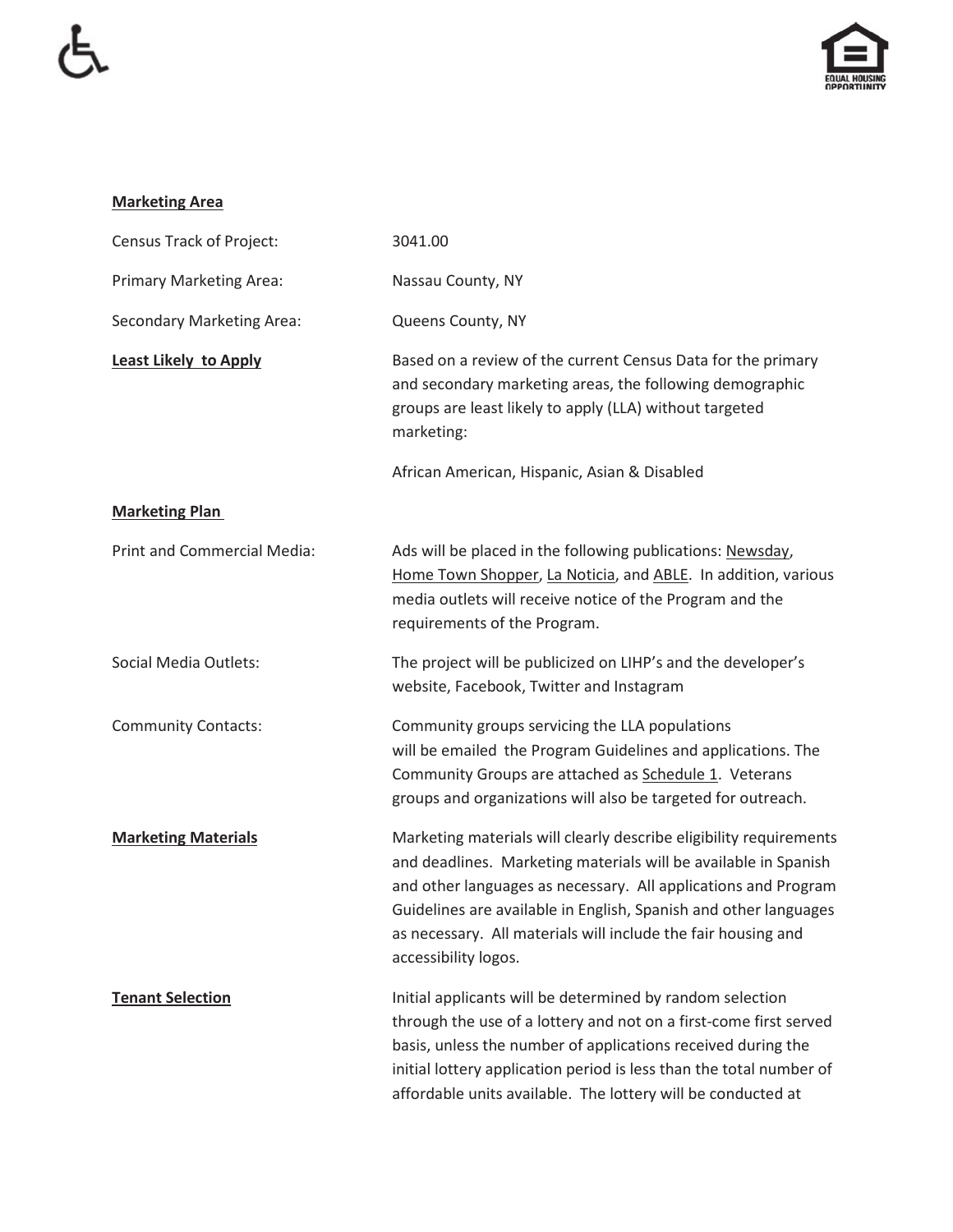

either a public location with access to public transportation or through virtual or electronic means that permit applicants to view the process. Applicants are notified of the date and time of the lottery. Applicants are notified of their ranking and then processed in order of their random selection. Applicants are required to meet all requirements for tenancy established by the owner, such as credit and background, and all Program requirements such as minimum and maximum incomes. Applications will be available on-line or by printing a copy and mailing or delivering it to LIHP

**Tenant Eligibility Applicants must have household incomes that do not exceed** 80% or 60% of the HUD Area Median Income for Nassau/Suffolk Counties. Minimum incomes will apply.

**Fair Housing All records with respect to affirmative fair housing marketing** will be maintained by the owner. .All Fair Housing Laws will be complied with and the owner shall not discriminate against, take any action, (or fail to take any action) that discriminates against or has the effect of discrimination against, any person, tenant, potential tenant or applicant for tenancy of any portion of the Project because of race, color, religion, creed, sex/gender, familial status (having or expecting a child under 18), national origin, ethnicity, disability, marital status, age, sexual orientation, military status, source of income, status as survivor of domestic violence or other characteristic or criteria protected by Fair Housing Laws.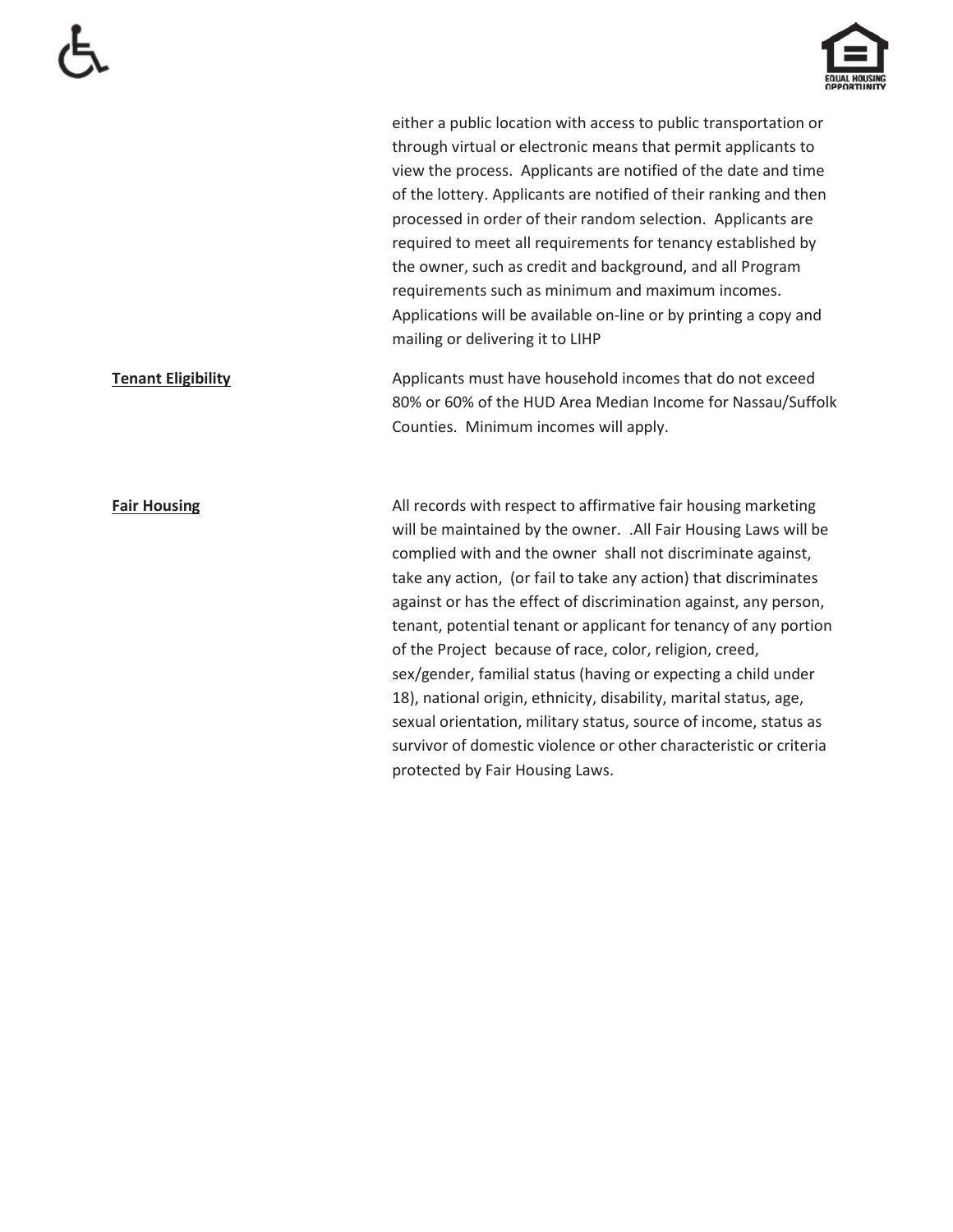### **Certification of Cornerstone Wesbury LLC**

The undersigned hereby adopts the annexed document as its Affirmative Fair Housing Marketing Plan and agrees that it will engage Long Island Housing Partnership, Inc. to administer same.

**Cornerstone Westbury LLC** 

By: TB Westbury L.C., its Managing Member

By: Anthony Bartone, Manager

Date: 12/23/2021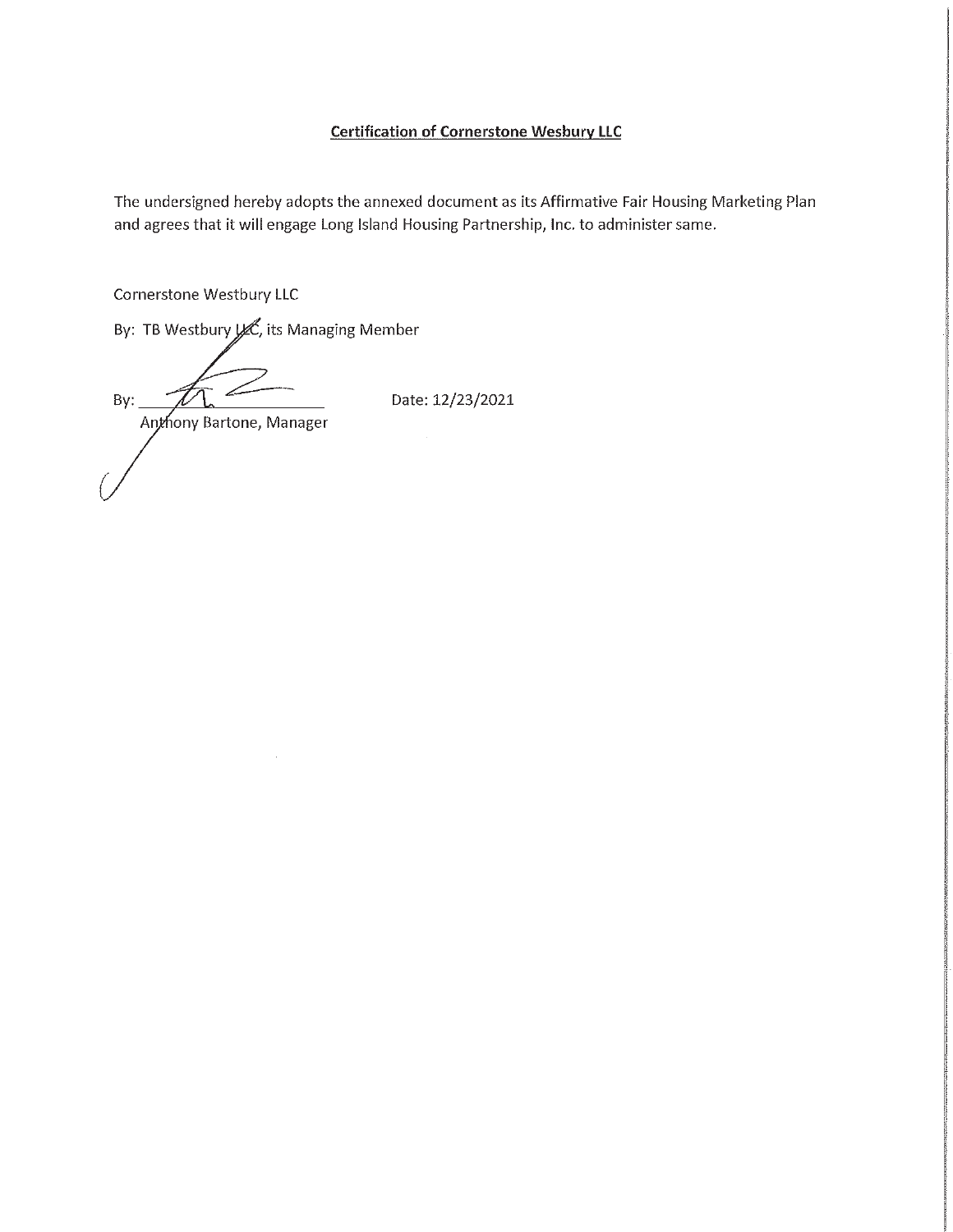#### **Affordable Housing Organizations**

Long Island Housing Services 640 Johnson Ave #8 Bohemia, NY 11716

Community Development Corporation of Long Island 2100 Middle Country Road Centereach, New York 11720

Community Housing Innovations - Nassau County 175 Fulton Avenue. #211B3 Hempstead, NY 11550

Economic Opportunity Commission of Nassau County 281 Babylon Turnpike Roosevelt, NY 11575

**ERASE Racism** 6800 Jericho Turnpike, Suite 109W Syosset, NY 11791

Family and Children's Association 100 East Old Country Road Mineola, NY11501

Family Service League of Long Island 790 Park Avenue Huntington, NY 11743

HELP USA - HELP Suffolk 685 Brookhaven Avenue North Bellport, NY 11735

Long Island Center for Independent Living 3601 Hempstead Turnpike, Suite 208 Levittown, NY 11756

Long Island Housing Partnership 10 Oser Avenue Hauppauge, NY 11788

Long Island Progressive Coalition 90 Pennsylvania Avenue Massapequa, NY 11758

Make the Road New York 92-10 Roosevelt Avenue Jackson Heights, NY 11372

Nassau County Office of Housing & Community Development 40 Main Street, 1st Floor-Suite C Hempstead, NY 11550

New York Communities for Change 91 N. Franklin, Room 209 Hempstead, NY 11550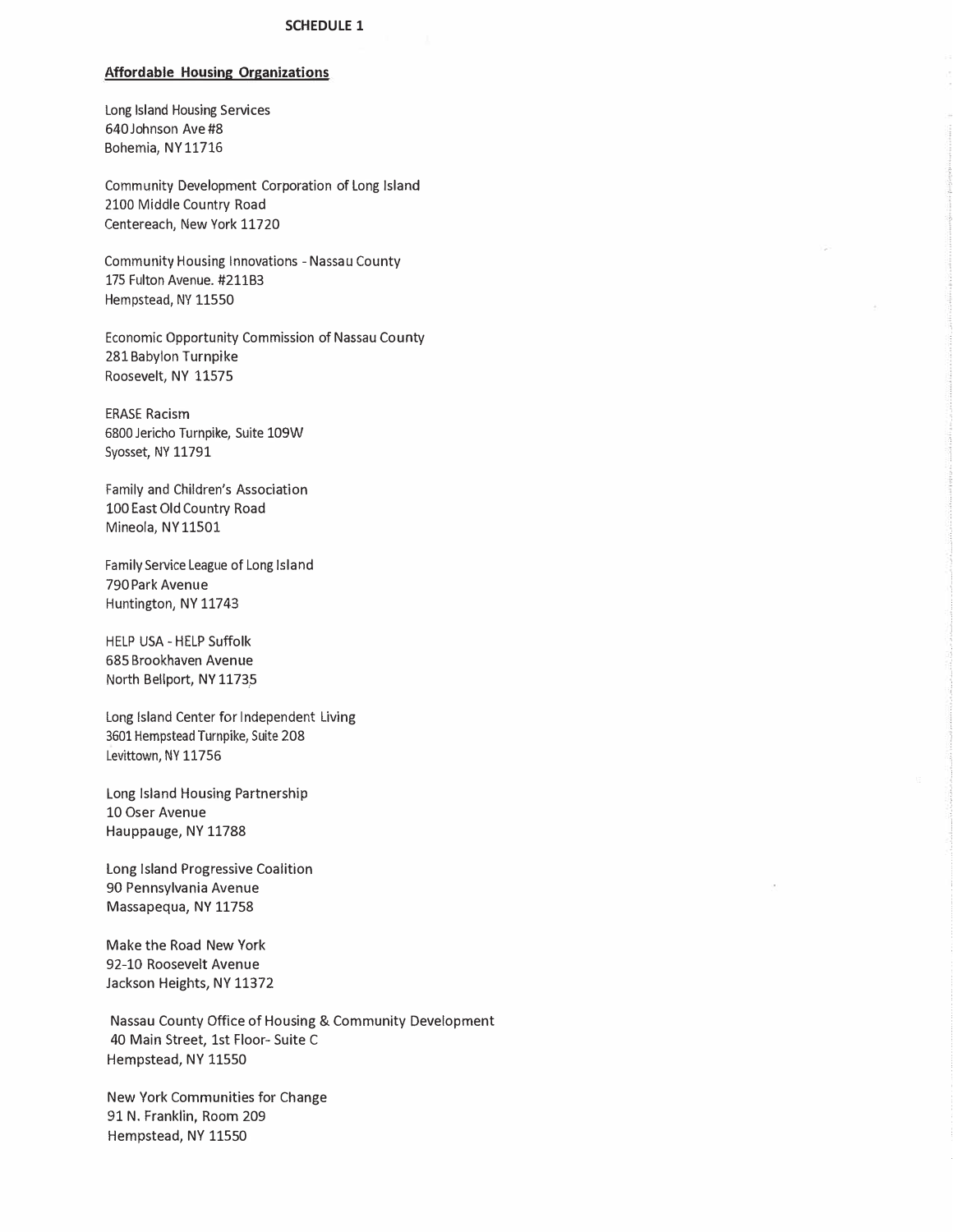#### DISABILITY ORGANIZATIONS

#### **AHRC**

**Head Injury Association** L.I. Center for Independent Living United Cerebral Palsy of L. I.

Helen Keller Services for the Blind Suffolk Independent Living Organization Suffolk County Office of People with Disabilities Guide Dog Foundation for the Blind Abilities, Inc./The Viscardi Center Muscular Dystrophy Assoc. of Nassau County The Rehabilitation Institute Nassau County Office for Physically Challenged Hearing Loss Assoc. of America Cleary School for the Deaf Handicapped Adults-New Directions in Suffolk Family Residences & Essential Enterprises (FREE) **Special Olympics New York** Horseability Services for the Underserved

189 Wheatley Road, Brookville, NY 11545

300 Kennedy Drive, Hauppauge, NY 11788 3601 Hempstead Tpke, Levittown, NY 11756 250 Marcus Blvd, Hauppauge, NY 11788

1 Helen Keller Way, Hempstead, NY 11550 755 Waverly Avenue, Holtsville, NY 11742 PO Box 6100, Hauppauge, NY 11788 371 E. Jericho Tpke, Smithtown, NY 11787 201 I.U. Willets Path, Albertson, NY 11507 5 Dakota Dr, Suite 101, Lake Success, NY 11042 123 Front Street, Westbury, NY 11590 60 Charles Lindbergh Blvd, Uniondale, NY 11553 PO Box 533, Oceanside, NY 11572 301 Smithtown Blvd, Nesconsett, NY 11767 104 Blake Avenue, Bohemia, NY 11716 191 Bethpage-Sweet Hollow Rd, Old Bethpage, NY 560 Broad Hollow Rd, Melville, NY 11747 PO Box, 410-1, Old Westbury, NY 11568 600 Albany Avenue, Suite 1, Amityville, NY 11701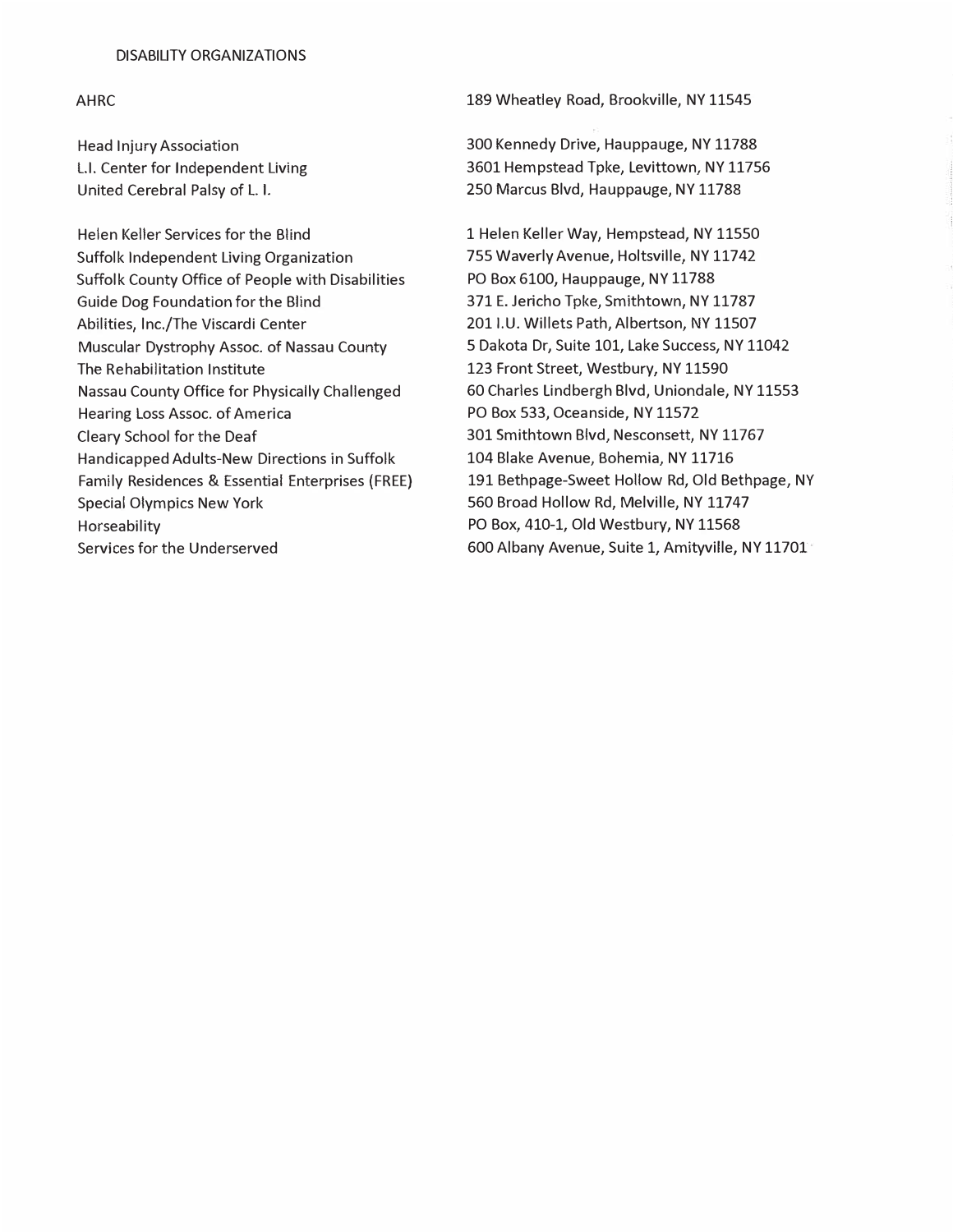#### **Hispanic/Latino Groups**

Hispanic Brotherhood of Rockville Centre, Inc. 59 Clinton Avenue Rockville Centre, New York 11570  $(516)766-6610$ 

Centro Salvadoreno, Inc. 54 Washington St., #1 & #2 Hempstead, NY 11550 (516)565-1550

Hempstead Hispanic Civic Association, Inc. 236 Main Street Hempstead, NY 11550 (516)292-0007

**Hispanic Counseling Center** 344 Fulton Ave. Hempstead, NY 11550 (516)538-2613

Long Island Hispanic Chamber of Commerce 522 Grand Blvd. Westbury, NY 11590 (516)333-0105

Nassau County Coordinating Agency for Spanish Americans 40 Main Street, 3rd Floor Hempstead, NY 11550 (516) 572-0750

National Association of Puerto Rican/Hispanic Social Workers, Inc. P.O. Box 651 Brentwood, NY 11717  $(631)864 - 1536$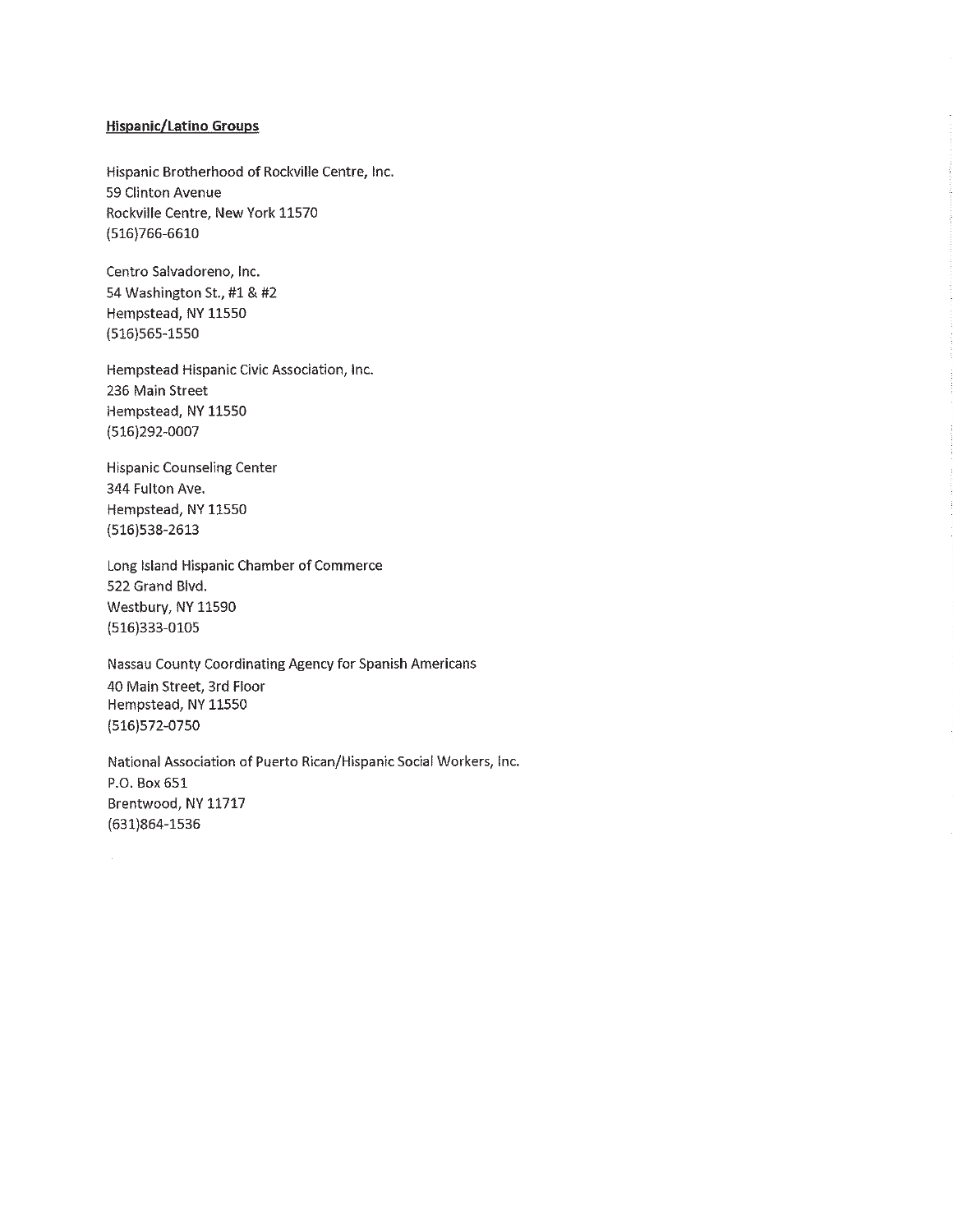#### **NAACP New York State Conference**

Long Island Regional Director: Tracey Edwards 516-318-4572 traceyedwards-naacpliregionaldirctor@gmail.com

Central L.I.-2137 President: Mildred Hodgson 631-842-4766 mildredhodgson@gmail.com

Eastern L.I-2142 President: Lucius Ware 631-903-9445 elibnaacp@aol.com

Freeport/Roosevelt-2147 President: Douglas Mayers PO Box292, Roosevelt, NY 11575 516-223-0111 Dnd219@aol.com

Glen Cove President: Rev. Roger C. Williams PO Box 449, Glen Cove, NY 11542

Hempstead-2153 President: Dr. David Gates PO Box 369, Hempstead, NY 11151 516-314-6194 drdavidgates@aol.com

Huntington-2159 President: Rev. Larry Jennings, Sr. PO Box 3044, Huntington Station, NY 11746 631-943-8791 Ljenn32293@aol.com

Islip Town-2131 President: William King Moss III 631-348-4781 isliptownnaacp@gmail.com

Lakeview-2173 President: Beatrice Bayley PO Box 268, West Hempstead, NY 11552 516-764-5537 naacplakeview@hotmail.com

North Shore/Great Neck-2151 President: Marge Simon msimon1014@yahoo.com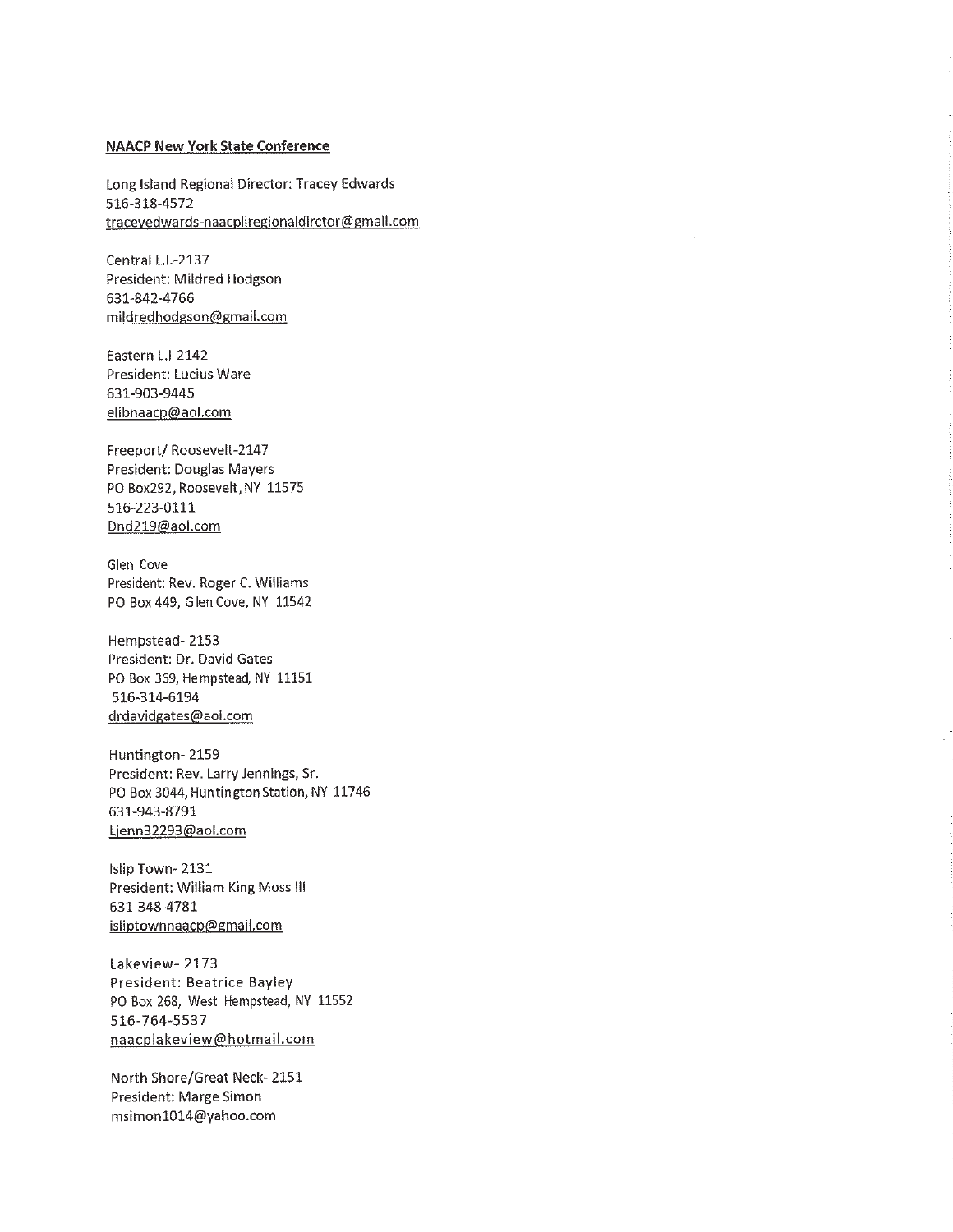#### **NAACP New York State Conference (Continued)**

Westbury-2184 President: Dr. Betty Hylton PO Box 10602, Westbury, NY 11590 516-387-0232 Betty hylton@hotmail.com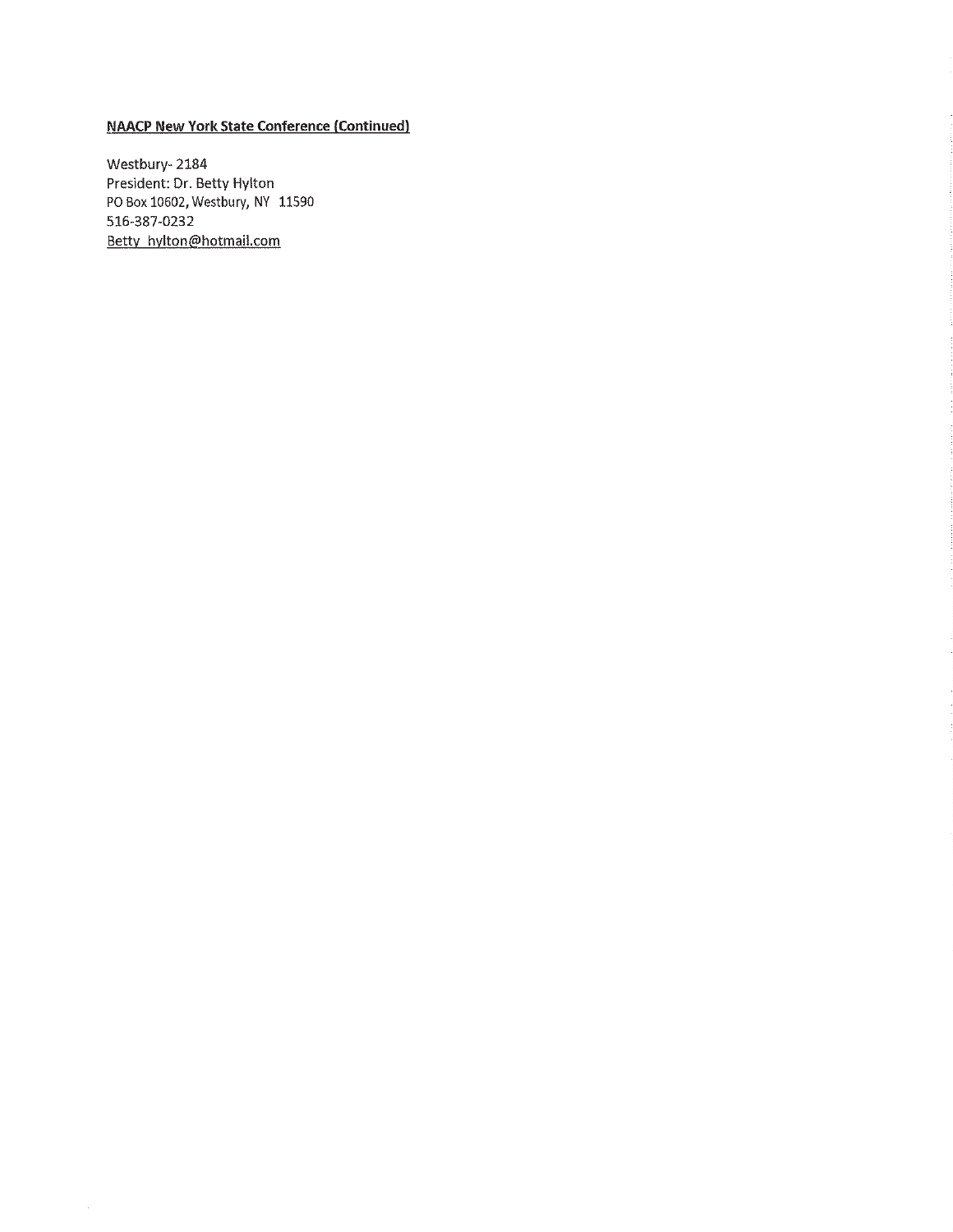#### **Civic Associations**

**Mastic Park Civic Association** PO Box 560 Mastic, NY 11950 631 231-1044

Mastic Beach Civic Association **PO Box 212** Mastic Beach, NY 11951 631-399-6111

Central Islip Civic Council PO Box 219 68 Wheeler Rd. Central Islip, NY 11722 631-348-0669

Brentwood Civic Association Inc. 14 Washington Avenue, Suite C Brentwood, New York, 11717

**Wyandanch Community Civic Association** 21 Davidson Street Wyandanch, New York 11798

Wheatley Heights/Dix Hills Civic Association PO Box 472 Wheatley Heights, NY 11798

Hempstead Hispanic Civic Association 236 Main Street Hempstead, NY 11550 516-292-0007

West Hempstead Civic Association **PO Box 425** West Hempstead, NY 11552

Amity Harbor Civic Association 100 Western Concourse Amity Harbor, NY 11701 631-842-2562

**Clearview Village Civic Association** PO Box 253 Hicksville, NY 11802-0253

**East Norwich Civic Association** PO Box 126 East Norwich, NY 11732 516-606-8053